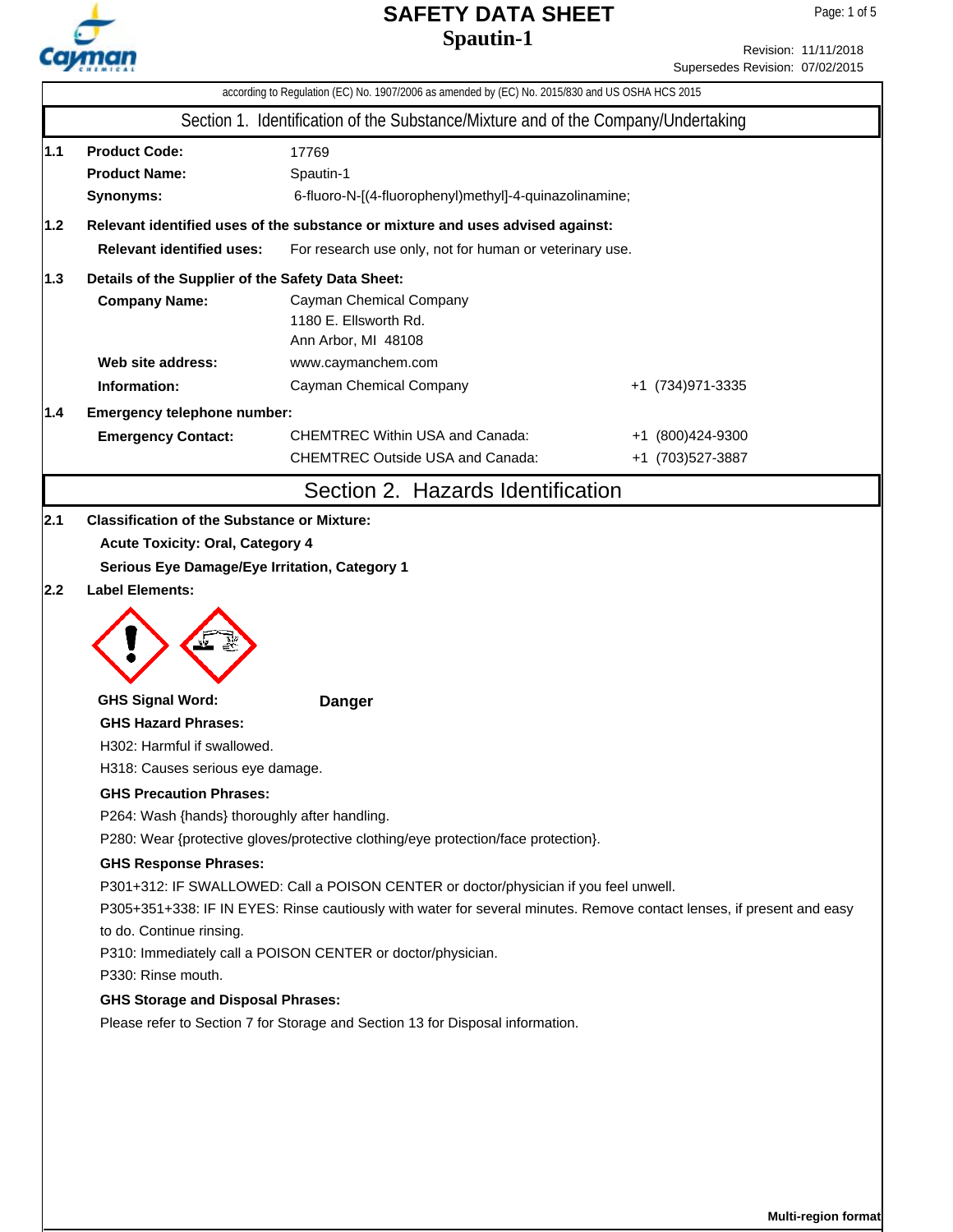|                                                                                                                                                                                                                      |                  |                                 |                                                                                                                           | <b>SAFETY DATA SHEET</b>                                                                           |                     |                                 | Page: 2 of 5         |  |  |
|----------------------------------------------------------------------------------------------------------------------------------------------------------------------------------------------------------------------|------------------|---------------------------------|---------------------------------------------------------------------------------------------------------------------------|----------------------------------------------------------------------------------------------------|---------------------|---------------------------------|----------------------|--|--|
|                                                                                                                                                                                                                      |                  |                                 |                                                                                                                           | <b>Spautin-1</b>                                                                                   |                     |                                 | Revision: 11/11/2018 |  |  |
|                                                                                                                                                                                                                      |                  |                                 |                                                                                                                           |                                                                                                    |                     | Supersedes Revision: 07/02/2015 |                      |  |  |
|                                                                                                                                                                                                                      |                  | <b>Adverse Human Health</b>     | Causes serious eye damage.                                                                                                |                                                                                                    |                     |                                 |                      |  |  |
|                                                                                                                                                                                                                      |                  | <b>Effects and Symptoms:</b>    | Harmful if swallowed.                                                                                                     |                                                                                                    |                     |                                 |                      |  |  |
|                                                                                                                                                                                                                      |                  |                                 | Material may be irritating to the mucous membranes and upper respiratory tract.                                           |                                                                                                    |                     |                                 |                      |  |  |
|                                                                                                                                                                                                                      |                  |                                 | May be harmful by inhalation or skin absorption.<br>May cause skin or respiratory system irritation.                      |                                                                                                    |                     |                                 |                      |  |  |
|                                                                                                                                                                                                                      |                  |                                 | To the best of our knowledge, the toxicological properties have not been thoroughly investigated.                         |                                                                                                    |                     |                                 |                      |  |  |
|                                                                                                                                                                                                                      |                  |                                 | Section 3. Composition/Information on Ingredients                                                                         |                                                                                                    |                     |                                 |                      |  |  |
| CAS H/                                                                                                                                                                                                               |                  |                                 | Hazardous Components (Chemical Name)/                                                                                     | <b>Concentration</b>                                                                               | EC No./             | <b>GHS Classification</b>       |                      |  |  |
| <b>RTECS#</b>                                                                                                                                                                                                        |                  | <b>REACH Registration No.</b>   |                                                                                                                           |                                                                                                    | <b>EC Index No.</b> |                                 |                      |  |  |
|                                                                                                                                                                                                                      | 1262888-28-7     | Spautin-1                       |                                                                                                                           | 100.0%                                                                                             | 802-904-8           | Acute Tox.(O) 4: H302           |                      |  |  |
| <b>NA</b>                                                                                                                                                                                                            |                  |                                 |                                                                                                                           |                                                                                                    | <b>NA</b>           | Eye Damage 1: H318              |                      |  |  |
|                                                                                                                                                                                                                      |                  |                                 | Section 4. First Aid Measures                                                                                             |                                                                                                    |                     |                                 |                      |  |  |
| 4.1                                                                                                                                                                                                                  |                  | <b>Description of First Aid</b> |                                                                                                                           |                                                                                                    |                     |                                 |                      |  |  |
|                                                                                                                                                                                                                      | <b>Measures:</b> |                                 |                                                                                                                           |                                                                                                    |                     |                                 |                      |  |  |
|                                                                                                                                                                                                                      |                  | In Case of Inhalation:          | Remove to fresh air. If not breathing, give artificial respiration or give oxygen by trained personnel.                   |                                                                                                    |                     |                                 |                      |  |  |
|                                                                                                                                                                                                                      |                  |                                 | Get immediate medical attention.                                                                                          |                                                                                                    |                     |                                 |                      |  |  |
|                                                                                                                                                                                                                      |                  |                                 | In Case of Skin Contact: Immediately wash skin with soap and plenty of water for at least 15 minutes. Remove contaminated |                                                                                                    |                     |                                 |                      |  |  |
|                                                                                                                                                                                                                      |                  |                                 | clothing. Get medical attention if symptoms occur. Wash clothing before reuse.                                            |                                                                                                    |                     |                                 |                      |  |  |
|                                                                                                                                                                                                                      |                  | In Case of Eye Contact:         |                                                                                                                           | Hold eyelids apart and flush eyes with plenty of water for at least 15 minutes. Have eyes examined |                     |                                 |                      |  |  |
|                                                                                                                                                                                                                      |                  |                                 | and tested by medical personnel.                                                                                          |                                                                                                    |                     |                                 |                      |  |  |
| In Case of Ingestion:<br>Wash out mouth with water provided person is conscious. Never give anything by mouth to an<br>unconscious person. Get medical attention. Do NOT induce vomiting unless directed to do so by |                  |                                 |                                                                                                                           |                                                                                                    |                     |                                 |                      |  |  |
|                                                                                                                                                                                                                      |                  |                                 | medical personnel.                                                                                                        |                                                                                                    |                     |                                 |                      |  |  |
|                                                                                                                                                                                                                      |                  |                                 | Section 5. Fire Fighting Measures                                                                                         |                                                                                                    |                     |                                 |                      |  |  |
| 5.1                                                                                                                                                                                                                  |                  | <b>Suitable Extinguishing</b>   | Use alcohol-resistant foam, carbon dioxide, water, or dry chemical spray.                                                 |                                                                                                    |                     |                                 |                      |  |  |
|                                                                                                                                                                                                                      | Media:           |                                 | Use water spray to cool fire-exposed containers.                                                                          |                                                                                                    |                     |                                 |                      |  |  |
|                                                                                                                                                                                                                      |                  |                                 | Unsuitable Extinguishing A solid water stream may be inefficient.                                                         |                                                                                                    |                     |                                 |                      |  |  |
|                                                                                                                                                                                                                      | Media:           |                                 |                                                                                                                           |                                                                                                    |                     |                                 |                      |  |  |
| 5.2                                                                                                                                                                                                                  |                  |                                 | Flammable Properties and No data available.                                                                               |                                                                                                    |                     |                                 |                      |  |  |
|                                                                                                                                                                                                                      | Hazards:         |                                 |                                                                                                                           |                                                                                                    |                     |                                 |                      |  |  |
|                                                                                                                                                                                                                      |                  |                                 | No data available.                                                                                                        |                                                                                                    |                     |                                 |                      |  |  |
|                                                                                                                                                                                                                      | Flash Pt:        |                                 | No data.                                                                                                                  |                                                                                                    |                     |                                 |                      |  |  |
|                                                                                                                                                                                                                      |                  | <b>Explosive Limits:</b>        | LEL: No data.                                                                                                             | UEL: No data.                                                                                      |                     |                                 |                      |  |  |
|                                                                                                                                                                                                                      |                  | <b>Autoignition Pt:</b>         | No data.                                                                                                                  |                                                                                                    |                     |                                 |                      |  |  |
| 5.3                                                                                                                                                                                                                  |                  |                                 | Fire Fighting Instructions: As in any fire, wear self-contained breathing apparatus pressure-demand (NIOSH approved or    |                                                                                                    |                     |                                 |                      |  |  |
|                                                                                                                                                                                                                      |                  |                                 | equivalent), and full protective gear to prevent contact with skin and eyes.                                              |                                                                                                    |                     |                                 |                      |  |  |
|                                                                                                                                                                                                                      |                  |                                 |                                                                                                                           |                                                                                                    |                     |                                 |                      |  |  |
|                                                                                                                                                                                                                      |                  |                                 |                                                                                                                           |                                                                                                    |                     |                                 |                      |  |  |
|                                                                                                                                                                                                                      |                  |                                 |                                                                                                                           |                                                                                                    |                     |                                 |                      |  |  |
|                                                                                                                                                                                                                      |                  |                                 |                                                                                                                           |                                                                                                    |                     |                                 |                      |  |  |
|                                                                                                                                                                                                                      |                  |                                 |                                                                                                                           |                                                                                                    |                     |                                 |                      |  |  |
|                                                                                                                                                                                                                      |                  |                                 |                                                                                                                           |                                                                                                    |                     |                                 |                      |  |  |
|                                                                                                                                                                                                                      |                  |                                 |                                                                                                                           |                                                                                                    |                     |                                 |                      |  |  |
|                                                                                                                                                                                                                      |                  |                                 |                                                                                                                           |                                                                                                    |                     |                                 |                      |  |  |
|                                                                                                                                                                                                                      |                  |                                 |                                                                                                                           |                                                                                                    |                     |                                 |                      |  |  |

**Multi-region format**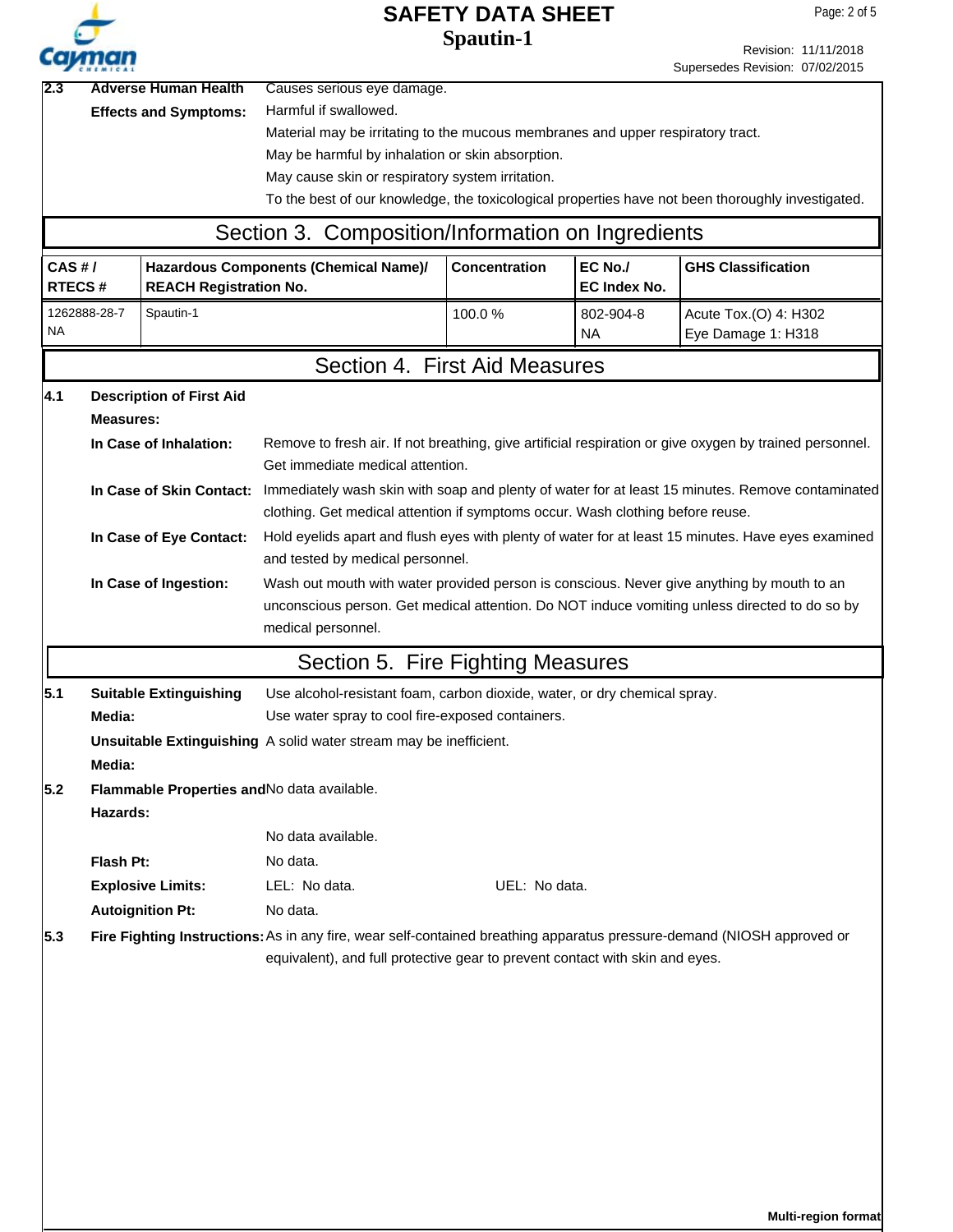

Revision: 11/11/2018 Supersedes Revision: 07/02/2015

|       |                                                                                                                                                                                                  | Section 6. Accidental Release Measures                                                                                                                                                                                                                                                          |  |  |  |  |  |  |
|-------|--------------------------------------------------------------------------------------------------------------------------------------------------------------------------------------------------|-------------------------------------------------------------------------------------------------------------------------------------------------------------------------------------------------------------------------------------------------------------------------------------------------|--|--|--|--|--|--|
| 6.1   | <b>Protective Precautions,</b><br><b>Emergency Procedures:</b>                                                                                                                                   | Avoid raising and breathing dust, and provide adequate ventilation.<br>Protective Equipment and As conditions warrant, wear a NIOSH approved self-contained breathing apparatus, or respirator,<br>and appropriate personal protection (rubber boots, safety goggles, and heavy rubber gloves). |  |  |  |  |  |  |
| 6.2   | <b>Environmental</b><br><b>Precautions:</b>                                                                                                                                                      | Take steps to avoid release into the environment, if safe to do so.                                                                                                                                                                                                                             |  |  |  |  |  |  |
| 6.3   | Methods and Material For Contain spill and collect, as appropriate.<br>Containment and Cleaning Transfer to a chemical waste container for disposal in accordance with local regulations.<br>Up: |                                                                                                                                                                                                                                                                                                 |  |  |  |  |  |  |
|       |                                                                                                                                                                                                  | Section 7. Handling and Storage                                                                                                                                                                                                                                                                 |  |  |  |  |  |  |
| 7.1   | Precautions To Be Taken Avoid breathing dust/fume/gas/mist/vapours/spray.                                                                                                                        |                                                                                                                                                                                                                                                                                                 |  |  |  |  |  |  |
|       | Avoid prolonged or repeated exposure.<br>in Handling:                                                                                                                                            |                                                                                                                                                                                                                                                                                                 |  |  |  |  |  |  |
| 7.2   |                                                                                                                                                                                                  | Precautions To Be Taken Keep container tightly closed.                                                                                                                                                                                                                                          |  |  |  |  |  |  |
|       | Store in accordance with information listed on the product insert.<br>in Storing:                                                                                                                |                                                                                                                                                                                                                                                                                                 |  |  |  |  |  |  |
|       |                                                                                                                                                                                                  | Section 8. Exposure Controls/Personal Protection                                                                                                                                                                                                                                                |  |  |  |  |  |  |
| 8.1   | <b>Exposure Parameters:</b>                                                                                                                                                                      |                                                                                                                                                                                                                                                                                                 |  |  |  |  |  |  |
| 8.2   | <b>Exposure Controls:</b>                                                                                                                                                                        |                                                                                                                                                                                                                                                                                                 |  |  |  |  |  |  |
| 8.2.1 | <b>Engineering Controls</b>                                                                                                                                                                      | Use process enclosures, local exhaust ventilation, or other engineering controls to control airborne                                                                                                                                                                                            |  |  |  |  |  |  |
|       | (Ventilation etc.):                                                                                                                                                                              | levels below recommended exposure limits.                                                                                                                                                                                                                                                       |  |  |  |  |  |  |
| 8.2.2 | <b>Personal protection equipment:</b>                                                                                                                                                            |                                                                                                                                                                                                                                                                                                 |  |  |  |  |  |  |
|       | <b>Eye Protection:</b>                                                                                                                                                                           | Safety glasses                                                                                                                                                                                                                                                                                  |  |  |  |  |  |  |
|       | <b>Protective Gloves:</b><br>Compatible chemical-resistant gloves                                                                                                                                |                                                                                                                                                                                                                                                                                                 |  |  |  |  |  |  |
|       | Other Protective Clothing: Lab coat                                                                                                                                                              |                                                                                                                                                                                                                                                                                                 |  |  |  |  |  |  |
|       | <b>Respiratory Equipment</b>                                                                                                                                                                     | NIOSH approved respirator, as conditions warrant.                                                                                                                                                                                                                                               |  |  |  |  |  |  |
|       | (Specify Type):                                                                                                                                                                                  |                                                                                                                                                                                                                                                                                                 |  |  |  |  |  |  |
|       | Work/Hygienic/Maintenan Do not take internally.                                                                                                                                                  |                                                                                                                                                                                                                                                                                                 |  |  |  |  |  |  |
|       | Facilities storing or utilizing this material should be equipped with an eyewash and a safety shower.<br>ce Practices:<br>Wash thoroughly after handling.<br>No data available.                  |                                                                                                                                                                                                                                                                                                 |  |  |  |  |  |  |
|       |                                                                                                                                                                                                  | Section 9. Physical and Chemical Properties                                                                                                                                                                                                                                                     |  |  |  |  |  |  |
|       |                                                                                                                                                                                                  |                                                                                                                                                                                                                                                                                                 |  |  |  |  |  |  |
| 9.1   | <b>Physical States:</b>                                                                                                                                                                          | <b>Information on Basic Physical and Chemical Properties</b><br>$\lceil$ $\rfloor$ Gas<br>[X] Solid                                                                                                                                                                                             |  |  |  |  |  |  |
|       | <b>Appearance and Odor:</b>                                                                                                                                                                      | [ ] Liquid<br>A crystalline solid                                                                                                                                                                                                                                                               |  |  |  |  |  |  |
|       | pH:                                                                                                                                                                                              | No data.                                                                                                                                                                                                                                                                                        |  |  |  |  |  |  |
|       | <b>Melting Point:</b>                                                                                                                                                                            | No data.                                                                                                                                                                                                                                                                                        |  |  |  |  |  |  |
|       | <b>Boiling Point:</b>                                                                                                                                                                            | No data.                                                                                                                                                                                                                                                                                        |  |  |  |  |  |  |
|       | Flash Pt:                                                                                                                                                                                        | No data.                                                                                                                                                                                                                                                                                        |  |  |  |  |  |  |
|       | <b>Evaporation Rate:</b>                                                                                                                                                                         | No data.                                                                                                                                                                                                                                                                                        |  |  |  |  |  |  |
|       | Flammability (solid, gas):                                                                                                                                                                       | No data available.                                                                                                                                                                                                                                                                              |  |  |  |  |  |  |
|       | <b>Explosive Limits:</b>                                                                                                                                                                         | LEL: No data.<br>UEL: No data.                                                                                                                                                                                                                                                                  |  |  |  |  |  |  |
|       | Vapor Pressure (vs. Air or mm                                                                                                                                                                    | No data.                                                                                                                                                                                                                                                                                        |  |  |  |  |  |  |
| Hg):  |                                                                                                                                                                                                  |                                                                                                                                                                                                                                                                                                 |  |  |  |  |  |  |
|       | Vapor Density (vs. Air = 1):                                                                                                                                                                     | No data.                                                                                                                                                                                                                                                                                        |  |  |  |  |  |  |
|       |                                                                                                                                                                                                  |                                                                                                                                                                                                                                                                                                 |  |  |  |  |  |  |
|       |                                                                                                                                                                                                  | Multi-region format                                                                                                                                                                                                                                                                             |  |  |  |  |  |  |
|       |                                                                                                                                                                                                  |                                                                                                                                                                                                                                                                                                 |  |  |  |  |  |  |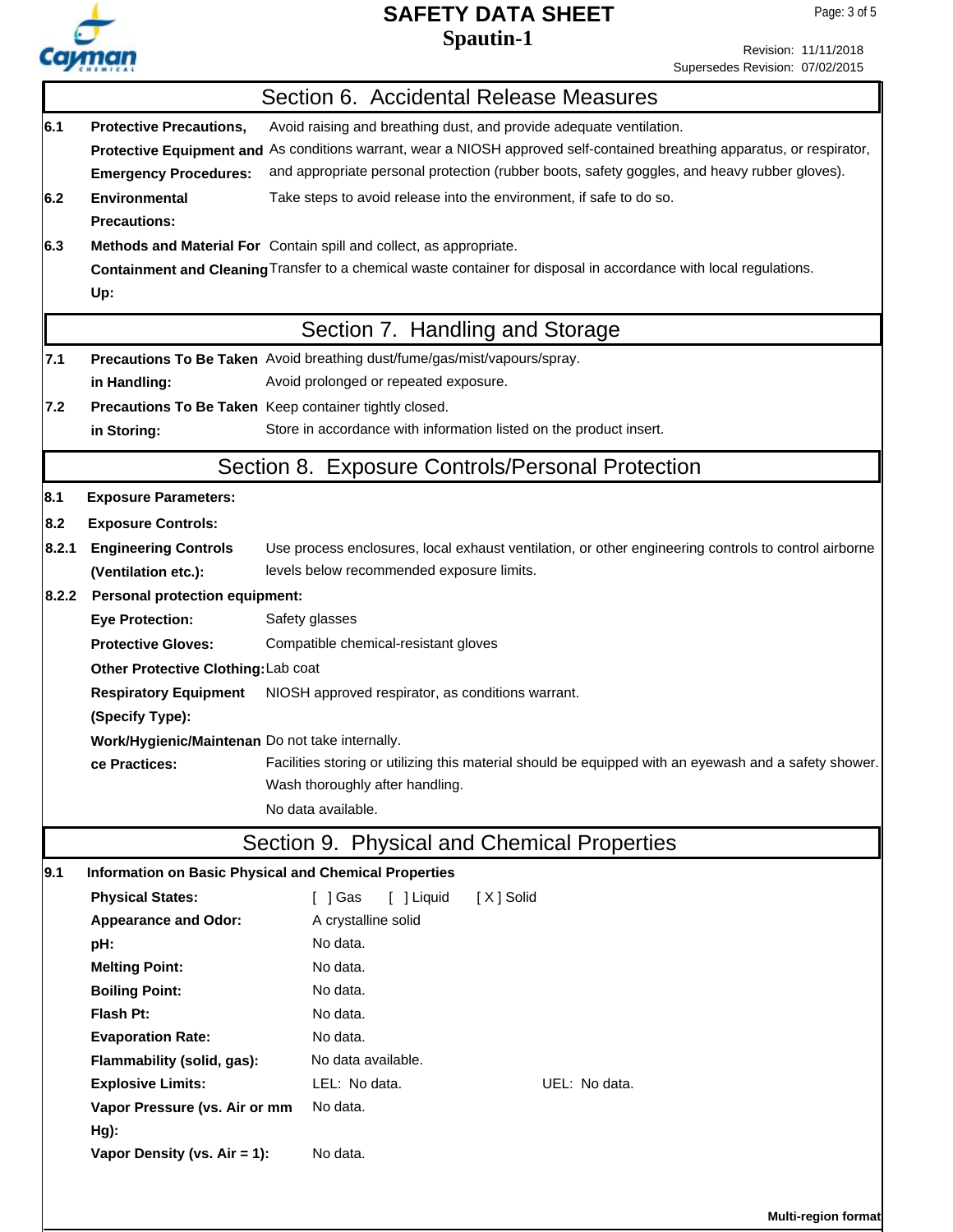Page: 4 of 5

|                                                                 | Specific Gravity (Water = 1):                |                                                     |  | No data.                                                                          |            |             |              |             |  |  |
|-----------------------------------------------------------------|----------------------------------------------|-----------------------------------------------------|--|-----------------------------------------------------------------------------------|------------|-------------|--------------|-------------|--|--|
|                                                                 | <b>Solubility in Water:</b>                  |                                                     |  | No data.                                                                          |            |             |              |             |  |  |
|                                                                 | <b>Solubility Notes:</b>                     |                                                     |  | ~0.5 mg/ml in a 1:1 solution of DMF:PBS (pH 7.2); ~10 mg/ml in EtOH; ~15 mg/ml in |            |             |              |             |  |  |
|                                                                 |                                              |                                                     |  | DMSO; ~30 mg/ml in DMF;                                                           |            |             |              |             |  |  |
|                                                                 | <b>Octanol/Water Partition</b>               |                                                     |  | No data.                                                                          |            |             |              |             |  |  |
|                                                                 | <b>Coefficient:</b>                          |                                                     |  |                                                                                   |            |             |              |             |  |  |
|                                                                 | <b>Autoignition Pt:</b>                      |                                                     |  | No data.                                                                          |            |             |              |             |  |  |
|                                                                 |                                              | <b>Decomposition Temperature:</b>                   |  | No data.                                                                          |            |             |              |             |  |  |
|                                                                 | <b>Viscosity:</b>                            |                                                     |  | No data.                                                                          |            |             |              |             |  |  |
| 9.2                                                             | <b>Other Information</b>                     |                                                     |  |                                                                                   |            |             |              |             |  |  |
|                                                                 | <b>Percent Volatile:</b>                     |                                                     |  | No data.                                                                          |            |             |              |             |  |  |
|                                                                 | <b>Molecular Formula &amp; Weight:</b>       |                                                     |  | C15H11F2N3<br>271.3                                                               |            |             |              |             |  |  |
|                                                                 |                                              |                                                     |  | Section 10. Stability and Reactivity                                              |            |             |              |             |  |  |
| 10.1                                                            | <b>Reactivity:</b>                           |                                                     |  | No data available.                                                                |            |             |              |             |  |  |
| 10.2                                                            | <b>Stability:</b>                            |                                                     |  | Unstable [ ]<br>Stable [X]                                                        |            |             |              |             |  |  |
| 10.3                                                            | <b>Stability Note(s):</b>                    |                                                     |  | Stable if stored in accordance with information listed on the product insert.     |            |             |              |             |  |  |
|                                                                 | Polymerization:                              |                                                     |  | Will occur [ ]<br>Will not occur [X]                                              |            |             |              |             |  |  |
| 10.4                                                            |                                              | <b>Conditions To Avoid:</b>                         |  | No data available.                                                                |            |             |              |             |  |  |
| 10.5                                                            |                                              | Incompatibility - Materials strong oxidizing agents |  |                                                                                   |            |             |              |             |  |  |
|                                                                 | <b>To Avoid:</b>                             |                                                     |  |                                                                                   |            |             |              |             |  |  |
| 10.6                                                            | <b>Hazardous</b>                             |                                                     |  | carbon dioxide                                                                    |            |             |              |             |  |  |
|                                                                 |                                              | <b>Decomposition or</b>                             |  | carbon monoxide                                                                   |            |             |              |             |  |  |
|                                                                 | <b>Byproducts:</b>                           |                                                     |  | hydrogen fluoride                                                                 |            |             |              |             |  |  |
|                                                                 |                                              |                                                     |  | nitrogen oxides                                                                   |            |             |              |             |  |  |
|                                                                 |                                              |                                                     |  | Section 11. Toxicological Information                                             |            |             |              |             |  |  |
|                                                                 |                                              |                                                     |  |                                                                                   |            |             |              |             |  |  |
| 11.1                                                            | Information on                               |                                                     |  | The toxicological effects of this product have not been thoroughly studied.       |            |             |              |             |  |  |
|                                                                 |                                              | <b>Toxicological Effects:</b>                       |  |                                                                                   |            |             |              |             |  |  |
| CAS#                                                            |                                              |                                                     |  | <b>Hazardous Components (Chemical Name)</b>                                       | <b>NTP</b> | <b>IARC</b> | <b>ACGIH</b> | <b>OSHA</b> |  |  |
|                                                                 | 1262888-28-7                                 | Spautin-1                                           |  |                                                                                   | n.a.       | n.a.        | n.a.         | n.a.        |  |  |
|                                                                 |                                              |                                                     |  | Section 12. Ecological Information                                                |            |             |              |             |  |  |
| 12.1                                                            | <b>Toxicity:</b>                             |                                                     |  | Avoid release into the environment.                                               |            |             |              |             |  |  |
| Runoff from fire control or dilution water may cause pollution. |                                              |                                                     |  |                                                                                   |            |             |              |             |  |  |
| <b>Persistence and</b><br>No data available.<br>12.2            |                                              |                                                     |  |                                                                                   |            |             |              |             |  |  |
|                                                                 | Degradability:                               |                                                     |  |                                                                                   |            |             |              |             |  |  |
| 12.3                                                            | <b>Bioaccumulative</b><br>No data available. |                                                     |  |                                                                                   |            |             |              |             |  |  |
|                                                                 | <b>Potential:</b>                            |                                                     |  |                                                                                   |            |             |              |             |  |  |
| 12.4                                                            | <b>Mobility in Soil:</b>                     |                                                     |  | No data available.                                                                |            |             |              |             |  |  |
| 12.5                                                            | Results of PBT and vPvB No data available.   |                                                     |  |                                                                                   |            |             |              |             |  |  |
|                                                                 | assessment:                                  |                                                     |  |                                                                                   |            |             |              |             |  |  |
| 12.6                                                            | Other adverse effects:                       |                                                     |  | No data available.                                                                |            |             |              |             |  |  |
|                                                                 |                                              |                                                     |  |                                                                                   |            |             |              |             |  |  |
|                                                                 |                                              |                                                     |  |                                                                                   |            |             |              |             |  |  |
|                                                                 |                                              |                                                     |  |                                                                                   |            |             |              |             |  |  |
|                                                                 |                                              |                                                     |  |                                                                                   |            |             |              |             |  |  |